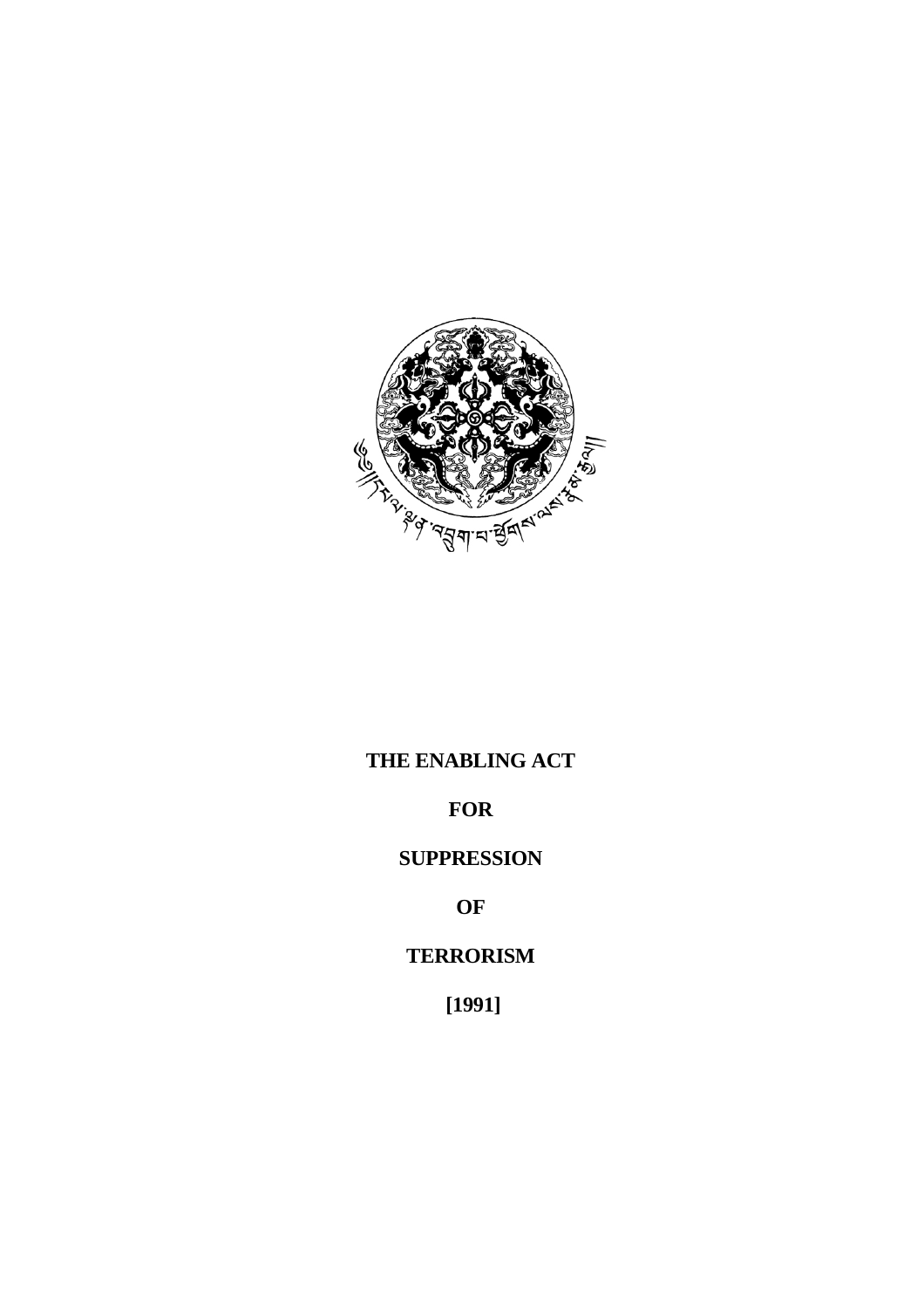## **THE ENABLING ACT FOR SUPPRESSION OF TERRORISM (1991)**

WHEREAS the Kingdom of Bhutan is a party to the SAARC Regional Convention on suppression of Terrorism which came into force on 22 August 1988.

ANDWHEREAS it is necessary to make legal provisions to implement the aforesaid Convention.

NOW therefore, the National Assembly of Bhutan enacts this legislation:

## **Article I**

This legislation may be called The Enabling Act for Suppression of Terrorism 1991, and shall come into force immediately upon enactment by the National Assembly of Bhutan.

### **Article II**

#### **Definition of Terms**

1. Unless specified otherwise in this Act:

- (a) "Convention" means the SAARC Regional Convention on Suppression of Terrorism.
- (b) "Member States" means the members of the South Asian Association for Regional Cooperation as specified in Schedule A to this Act.
- (c) The term "Treaty State" used in the Extradition Act, 1991 shall apply to the Member States for the purposes of the SAARC Regional Convention on Suppression of Terrorism.

## **Article III**

#### **Authority of the convention**

- 1. Notwithstanding any provisions in the Extradition Act, 1991, an offence specified in Article I of the Convention and contained in Schedule B of this Act shall be deemed not to be an offence of a political character or an offence connected with a political offence, or an offence inspired by political motives, so far only as the request for the extradition of any person accused or convicted of any such offense is made by a Member State.
- 2. The offences enumerated in Article I of the Convention which are contained in Schedule B to this Act shall be treated as extraditable offences under the Extradition Act, 1991.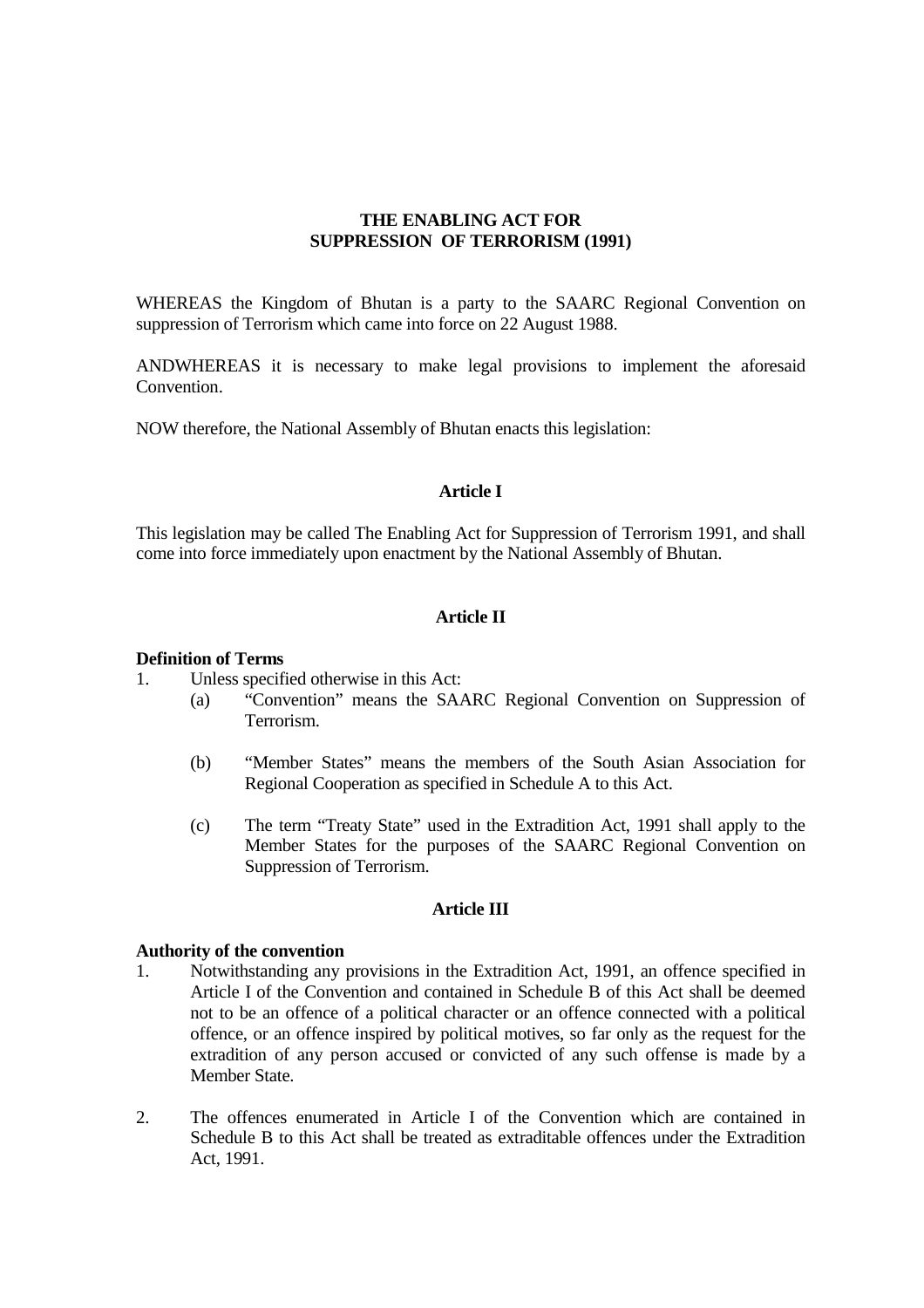## **Article IV**

## **Provision Regarding Extradition Arrangements**

- 1. Where there is an extradition arrangement made by the Kingdom of Bhutan with any state specified in the Second Schedule to this Act, in force on the date on which this Act comes into operation, such arrangement shall be deemed, for the purposes of the Extradition Act 1991 to include provisions for extradition in respect of the offences specified in the Schedule B of this Act.
- 2. Where there is no extradition arrangement made by the Kingdom of Bhutan with a state specified in the Schedule A to this Act, in force on the date on which this Act comes into operation, the Royal Government may treat the Convention for the purposes of the Extradition Act 1991, as an extradition arrangement made, by the Kingdom of Bhutan with that state providing for extradition in respect of the offences specified in Schedule B.
- 3. Where a request is made to the Kingdom of Bhutan, by a Member State for the extradition of any person accused or convicted of an offence specified in Schedule B, the Kingdom of Bhutan, shall expeditiously inform the Government of the Requesting State of the actions which the Kingdom of Bhutan has taken, or proposed to take, for the extradition or prosecution that person for that offence.
	- (a) Where it is decided that no order should be made under the Convention for the extradition of a person accused or convicted of an offence specified in Schedule B, pursuant to an extradition request under the Convention by a Member State, the case shall be submitted to the relevant authorities, so that prosecution for the offence which such person is accused of, or other appropriate action, may be considered.
- 4. Member States shall not be obliged to extradite, if it appears to the Requested State that by reason of the trivial nature of the case or by reason of the request for the surrender or return of a Fugitive Offender not being made in good faith or in the interests of justice or for any other reason it is unjust or inexpedient to surrender or return the Fugitive Offender.
- 5. Member States shall, subject to their national laws, afford one another the greatest measure of mutual assistance in connection with proceedings brought in respect of the offences referred to in Article I of the Convention or agreed to in terms of Article II in the convention, including the supply of all evidence at their disposal necessary for the proceedings.
	- (a) Member States shall cooperate among themselves, to the extent permitted by their national laws, through consultations between appropriate agencies, exchange of information, intelligence and expertise and such other cooperative measures as may be appropriate, with view to preventing terroristic activities through precautionary measures.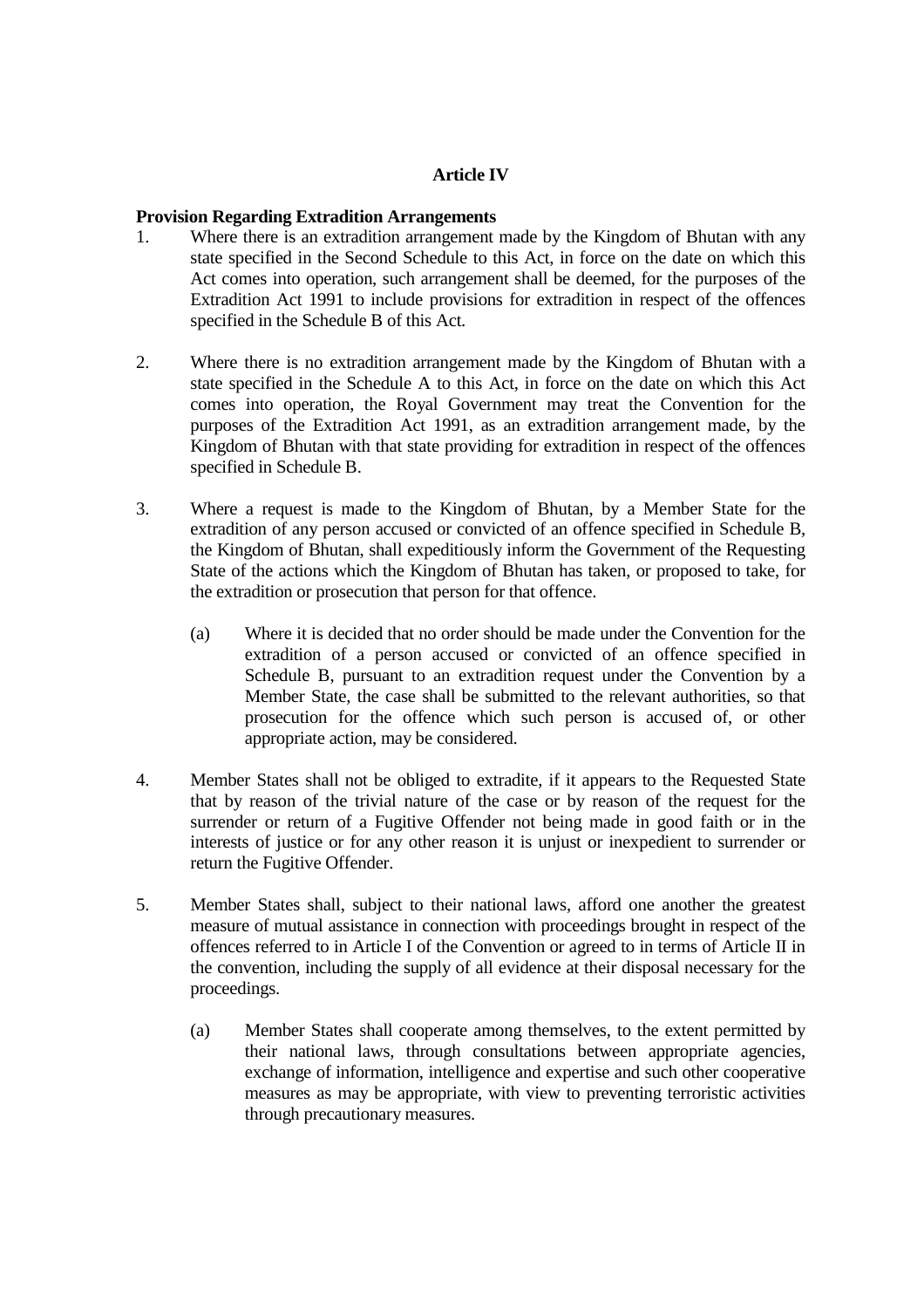## **Article V**

## **Jurisdiction for purposes of Criminal Proceedings**.

- 1. If any person, whether or not a citizen of Bhutan, does in a Member State any act, which if done in Bhutan, would have constituted an offence specified in Schedule B, such person shall be guilty in Bhutan, of the offence constituted by the commission of that act in Bhutan.
- 2. If a person who is a national of a Member State but not a citizen of Bhutan, does outside Bhutan and that Member State any act which had he been a citizen of Bhutan would have made him guilty of an offence specified in Schedule B to this Act, he shall be guilty of the offences aforesaid in Bhutan.
	- (a) If a citizen of Bhutan does outside Bhutan or any Member State any act which, if such act had been committed in Bhutan, would have made him guilty of an offence specified in Schedule B, he shall be guilty of the offence aforesaid in Bhutan.
- 3. The High court of Bhutan is hereby vested with jurisdiction to try the offences referred to in sections 5.1 and 5.2.

## **Article VI**

### **Framing of Implementation Rules**

1. The Royal Government may frame rules to implement the Convention which are in keeping with the Articles of the Convention.

### **SCHEDULE A**

Peoples Republic of Bangladesh Republic of India Republic of Maldives Kingdom of Nepal Islamic Republic of Pakistan Democratic Socialist Republic of Sri Lanka Kingdom of Bhutan

### **SCHEDULE B**

List of offences referred to in Article I of the SAARC Regional Convention on Suppression of Terrorism.

- (a) An offence within the scope of the Convention for the Suppression of Unlawful Seizure of Aircraft signed at the Hague on December 16, 1970;
- (b) An offence within the scope of the Convention for the Suppression of Unlawful Acts against the Safety of Civil Aviation, signed at Montreal on September 23, 1971;